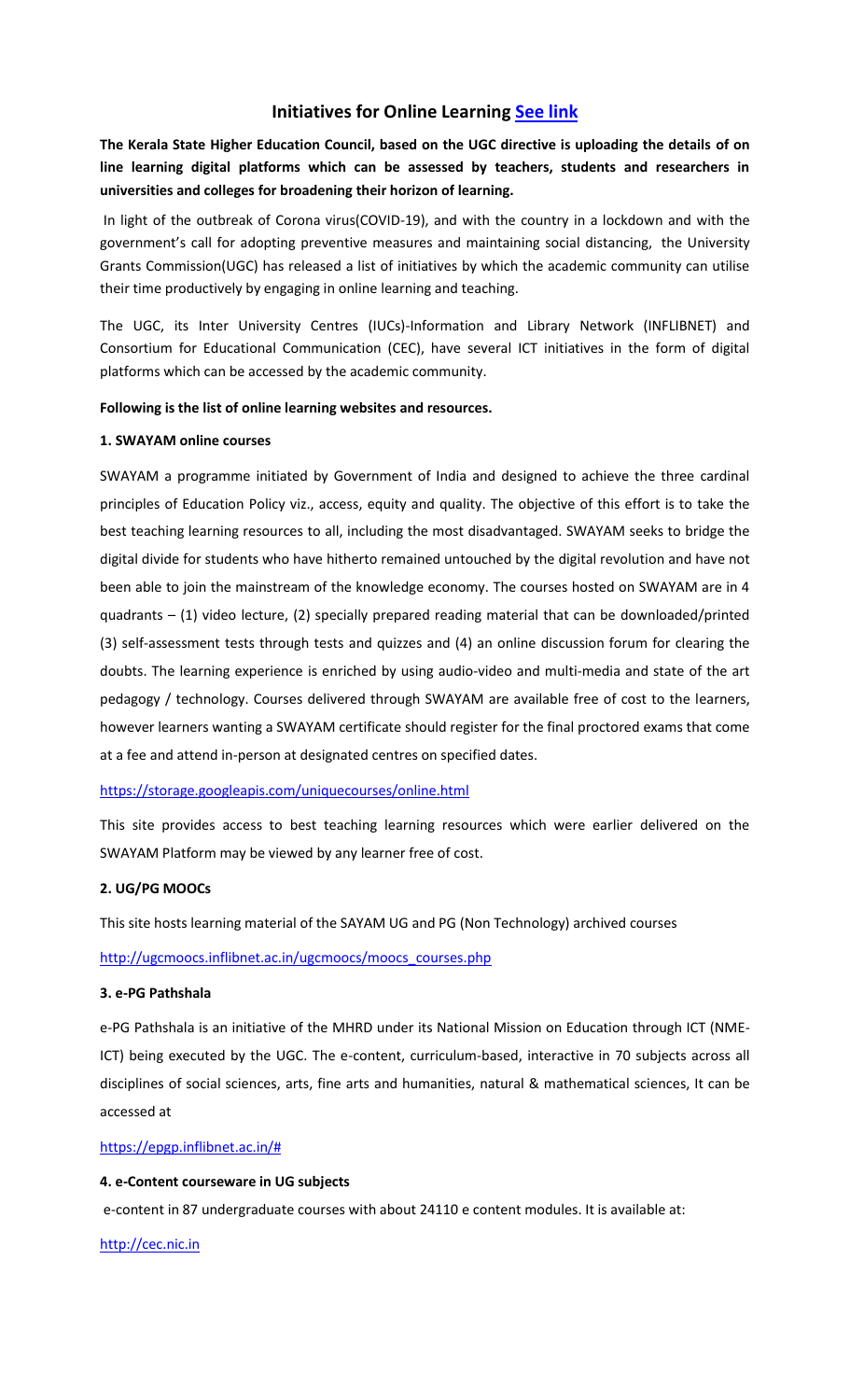### **5. SWAYAMPRABHA**

[Swayamprabha](https://www.swayamprabha.gov.in/) is a group of 32 DTH channels providing high-quality educational curriculum-based course contents covering diverse disciplines such as arts, science, commerce, performing arts, social sciences and humanities subjects, engineering, technology, law, medicine, agriculture, etc to all teachers, students and citizens across the country interested in lifelong learning. These channels are free to air and can also be accessed through your cable operator. The telecasted videos/lectures are also as archived videos on the Swayamprabha portal.

[https://www.swayamprabha.gov.in](https://www.swayamprabha.gov.in/)

# **6. CEC-UGC YouTube channel**

Provides access to unlimited educational curriculum based lectures absolutely free.

# <https://www.youtube.com/user/cecedusat>

# **7. National Digital Library**

National Digital Library is a digital repository of a vast amount of academic content in different formats and provides interface support for leading Indian languages for all academic levels including researchers and life-long learners, all disciplines, all popular form of access devices and differently-abled learners.

# [https://ndl.iitkgp.ac.in](https://ndl.iitkgp.ac.in/)

### **8. Shodhganga**

Shodhganga is a digital repository platform of 2, 60,000 Indian Electronic Theses and Dissertations for research students to deposit their Ph.D. theses and make it available to the entire scholarly community in open access.

# <https://shodhganga.inflibnet.ac.in/>

### **9. e-Shodh Sindhu**

e-Shodh Sindhu provides current as well as archival access to more than 15,000 core and peer-reviewed journals and a number of bibliographic, citation and factual databases in different disciplines from a large number of publishers and aggregators to its member institutions including centrally-funded technical institutions, universities and colleges that are covered under 12(B) and 2(f) Sections of the UGC Act.

# [https://ess.inflibnet.ac.in](https://ess.inflibnet.ac.in/)

### **10. Vidwan:**

Vidwan is a database of experts which provides information about experts to peers, prospective collaborators, funding agencies policymakers and research scholar in the country. Faculty members are requested to register on the Vidwan portal to help expand the database of experts.

### <https://vidwan.inflibnet.ac.in/>

**The Table given below may be useful in this regard.**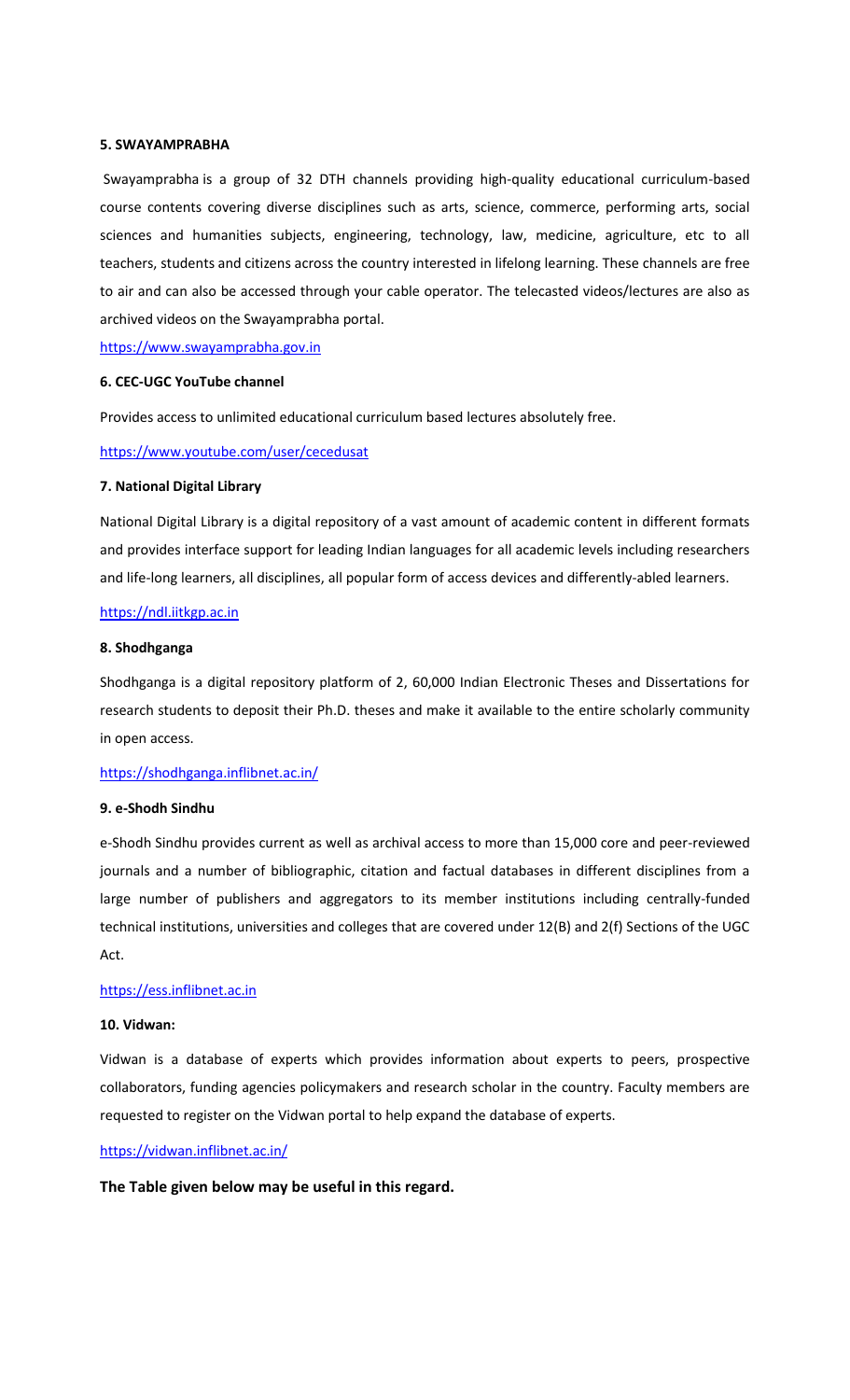| S.No.                                        | <b>Resource</b>                                    | For students/Researchers                                          | <b>For Institutions</b>                                                                                                                   |  |  |  |
|----------------------------------------------|----------------------------------------------------|-------------------------------------------------------------------|-------------------------------------------------------------------------------------------------------------------------------------------|--|--|--|
| Audio-Video e-content                        |                                                    |                                                                   |                                                                                                                                           |  |  |  |
| $\mathbf{1}$                                 | <b>SWAYAM: Massive Open Online</b><br>Courses      | Earn credit through online<br>courses                             | - Encourage your extraordinary faculty to develop online courses<br>- Accept credits awarded under SWAYAM<br>- Form SWAYAM local chapters |  |  |  |
| $\overline{2}$                               | <b>SWAYAMPRABHA: View digital</b><br>courses on TV | Watch high quality educational<br>programs 24*7                   | Provide facility for viewing SWAYAMPRABHA content                                                                                         |  |  |  |
| Digital content: access journals and e-books |                                                    |                                                                   |                                                                                                                                           |  |  |  |
| $\mathbf{1}$                                 | <b>National Digital Library: e-</b><br>content     | Access e-content on multiple<br>disciplines                       | - Get your E-content listed<br>- Form NDL Club                                                                                            |  |  |  |
| $\overline{2}$                               | e-PG Pathshala: Gateway for e-<br>books upto PG    | Get free books and curriculum-<br>based e-content                 | Host e-books                                                                                                                              |  |  |  |
| 3                                            | Shodhganga: A reservoir of<br><b>Indian Theses</b> | <b>Access Research Theses of</b><br>scholars of Indian Institutes | Get research theses of your scholars to get listed on Shodhganga                                                                          |  |  |  |
| 4                                            | e-ShodhSindhu: e-journals                          | Get access to full text e-                                        | Get access to full-text e-resources                                                                                                       |  |  |  |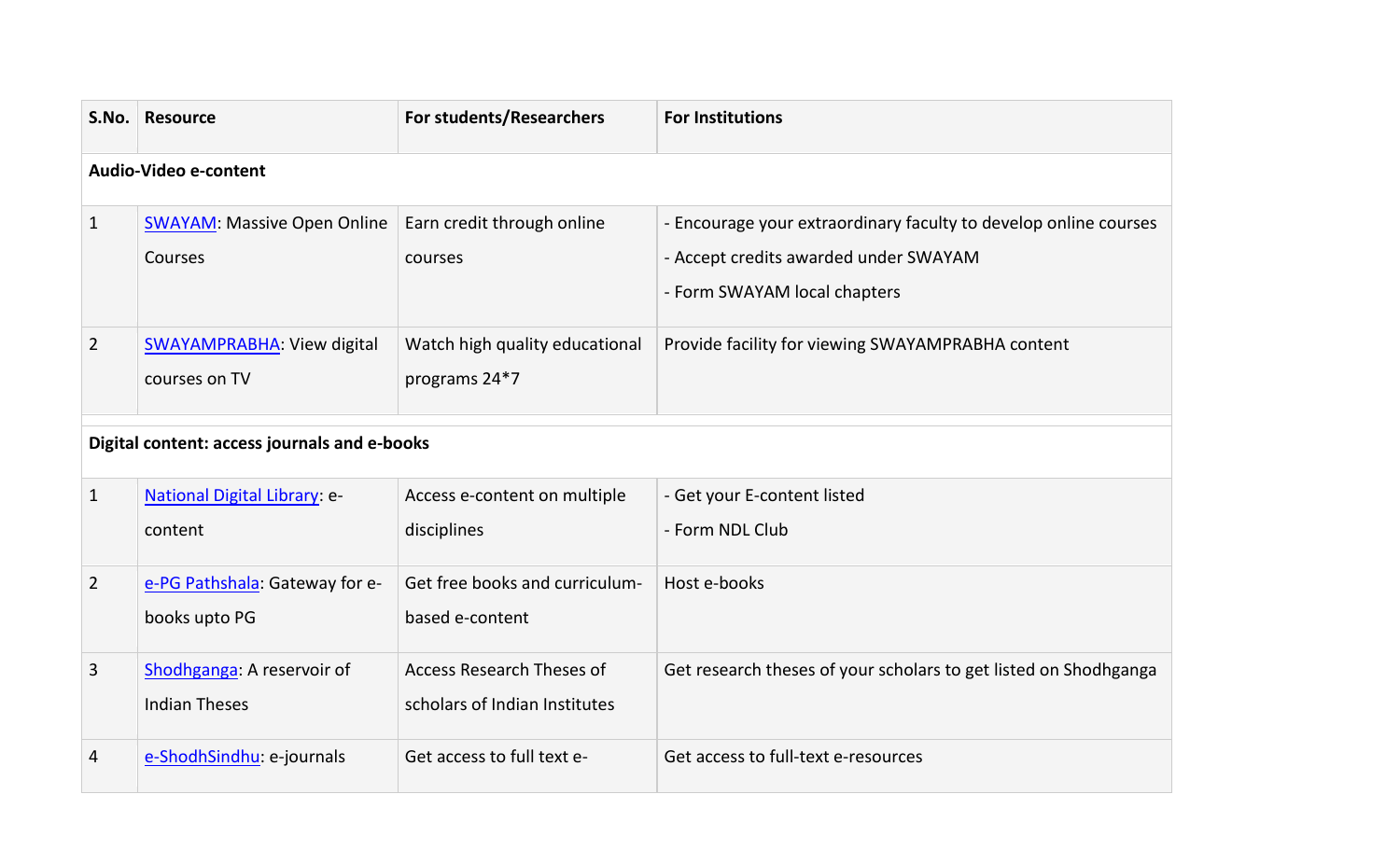| S.No.                                | <b>Resource</b>                                                             | For students/Researchers                                                                | <b>For Institutions</b>                                                                   |  |  |  |
|--------------------------------------|-----------------------------------------------------------------------------|-----------------------------------------------------------------------------------------|-------------------------------------------------------------------------------------------|--|--|--|
| Audio-Video e-content                |                                                                             |                                                                                         |                                                                                           |  |  |  |
|                                      |                                                                             | resources                                                                               |                                                                                           |  |  |  |
| <b>Accelerated Hands on learning</b> |                                                                             |                                                                                         |                                                                                           |  |  |  |
| $\mathbf{1}$                         | e-Yantra: Engineering for better<br>tomorrow                                | Get hands on experience on<br>embedded systems                                          | Create e-Yantra labs for training in embedded systems in<br>collaboration with IIT Bombay |  |  |  |
| $\overline{2}$                       | <b>FOSSEE:</b> Free/Libre and Open<br>Source Software for Education         | - Access and volunteer for the<br>use of open source software<br>- Become FOSSEE fellow | Run labs in open source                                                                   |  |  |  |
| $\overline{3}$                       | Spoken Tutorial: Tutorial in IT<br>application                              | Self-training in IT fields                                                              | Encourage eminent faculty to provide training content for self-<br>learning               |  |  |  |
| 4                                    | Virtual Labs: Web-enabled<br>experiments designed for<br>remote - operation | Try curriculum based virtual<br>experiments                                             | Develop virtual experiments for Virtual labs suited to course<br>curriculum in gap areas  |  |  |  |
| E - Goverenence                      |                                                                             |                                                                                         |                                                                                           |  |  |  |